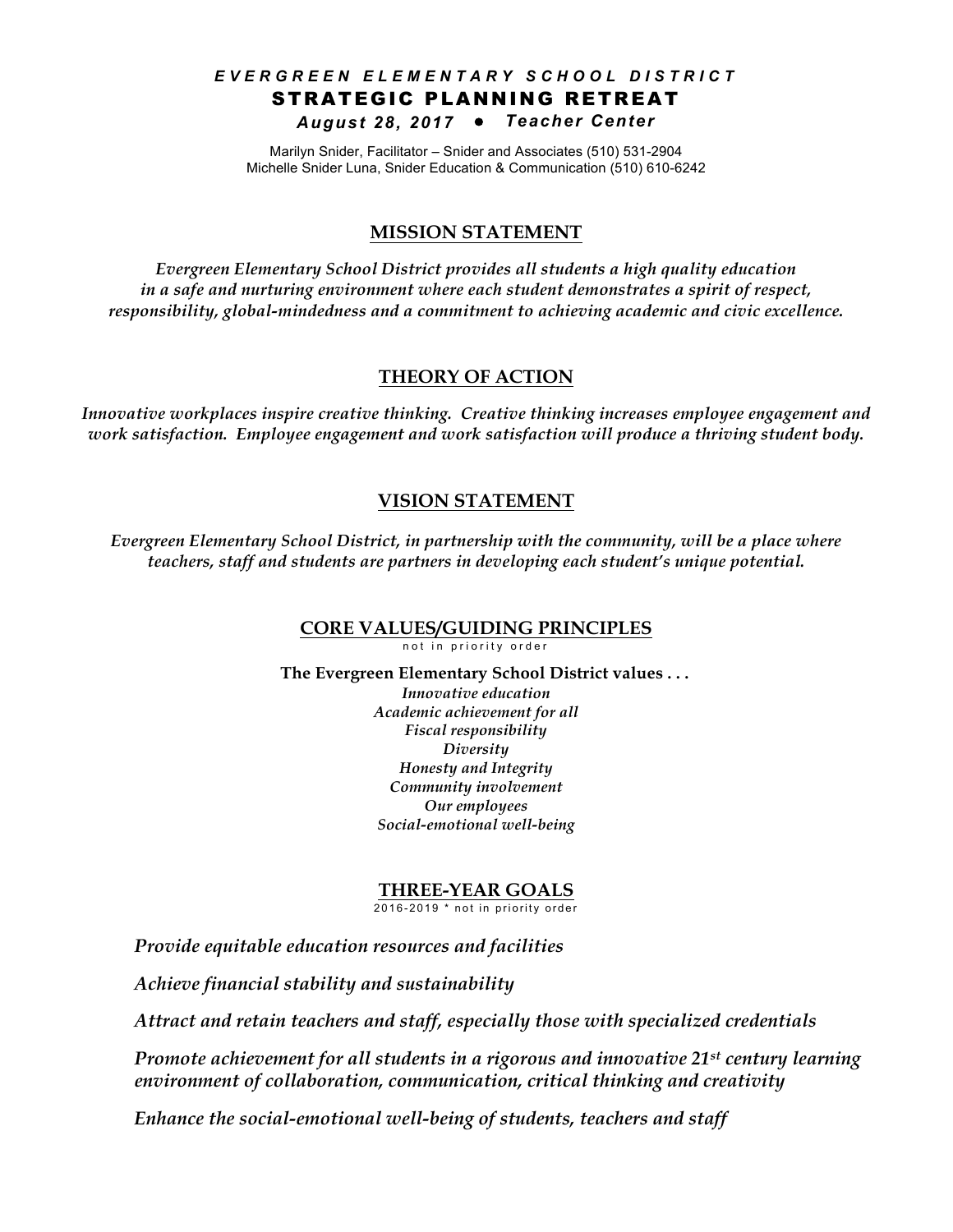# S.W.O.T. ANALYSIS

*S*trengths – *W*eaknesses - *O*pportunities - *T*hreats

## **WHAT ARE THE STRENGTHS AND ACCOMPLISHMENTS OF THE EVERGREEN ELEMENTARY SCHOOL DISTRICT SINCE THE AUGUST 2016 STRATEGIC PLANNING RETREAT?**

Brainstormed List of Perceptions

- Partial implementation of all-day kindergarten
- Reclassification of 504 ELD students
- Parent University's Parent Resource Center opened at LeyVa
- Brand new facility for Cedar Grove
- 1<sup>st</sup> Tech at Home Program for migrant education students
- Implementation of Common Core Curriculum for ELA
- New online science curriculum for middle school
- Active social media engagement
- First Pathway Award for Seal of Bi-literacy
- Beijing Young Ambassadors at Katherine Smith and Laurelwood
- Expanding Sobrato Early Academic Language (SEAL) Program
- Moving toward 1:1 integration of students to technology
- Expanded the Walk and Roll Program district-wide
- Negotiated library access for kindergarten and TK students
- Established a working definition of "equity"
- Launched new Outreach Program, including a direct mail pilot and the first State of the District webinar
- Reached a record number (1000+) of people during LCAP consultations
- QPR suicide prevention training for all middle school staff
- Completion of the Facility Advisory Committee (FAC)
- SERP retirement accepted by employees
- Implemented a Pilot Bicycle Program (second in the county)
- Got a computer science elective at LeyVa and Chaboya
- Easier to use report card tools for teachers with Path to Excel
- Weekly email communication with parents from the district
- Tech TOSA (Teacher on Special Assignment) in the Instruction Department
- Increased technology professional development opportunities for all staff
- Won a national award for our first District Annual Report
- Facilities continue to look good
- 10 members from Katherine Smith went to the Tool Box for social and emotional learning
- Facilitated 28 LCAP sessions/meetings
- Acquired a San Jose Learns grant for \$250,000 to implement after-school program at Holly Oak and expanded the program at Katherine Smith
- Began significant progress around Evergreen District's "Profile of a Learner"
- In collaboration with East Side High School District, we implemented "Care Tech Pathway" with computer science elective
- Online access for ELA and math curriculum for teachers and students
- Expanded PBIS (Positive Behavior Intervention and Support) to four additional schools
- My Name My Identity resolution and district-wide implementation
- Partnership with San Jose Police Department for bullying intervention for students at LeyVa
- Adoption of easier to use math textbooks for K-3
- Identified extracurricular programs at all sites
- Provided scholarship assistance for regular education teachers to become specialized
- Received "My Name My Identity" Award from the Santa Clara County Office of Education and for the Seal of Bi-literacy
- We introduced salad bars at some of the schools for better nutrition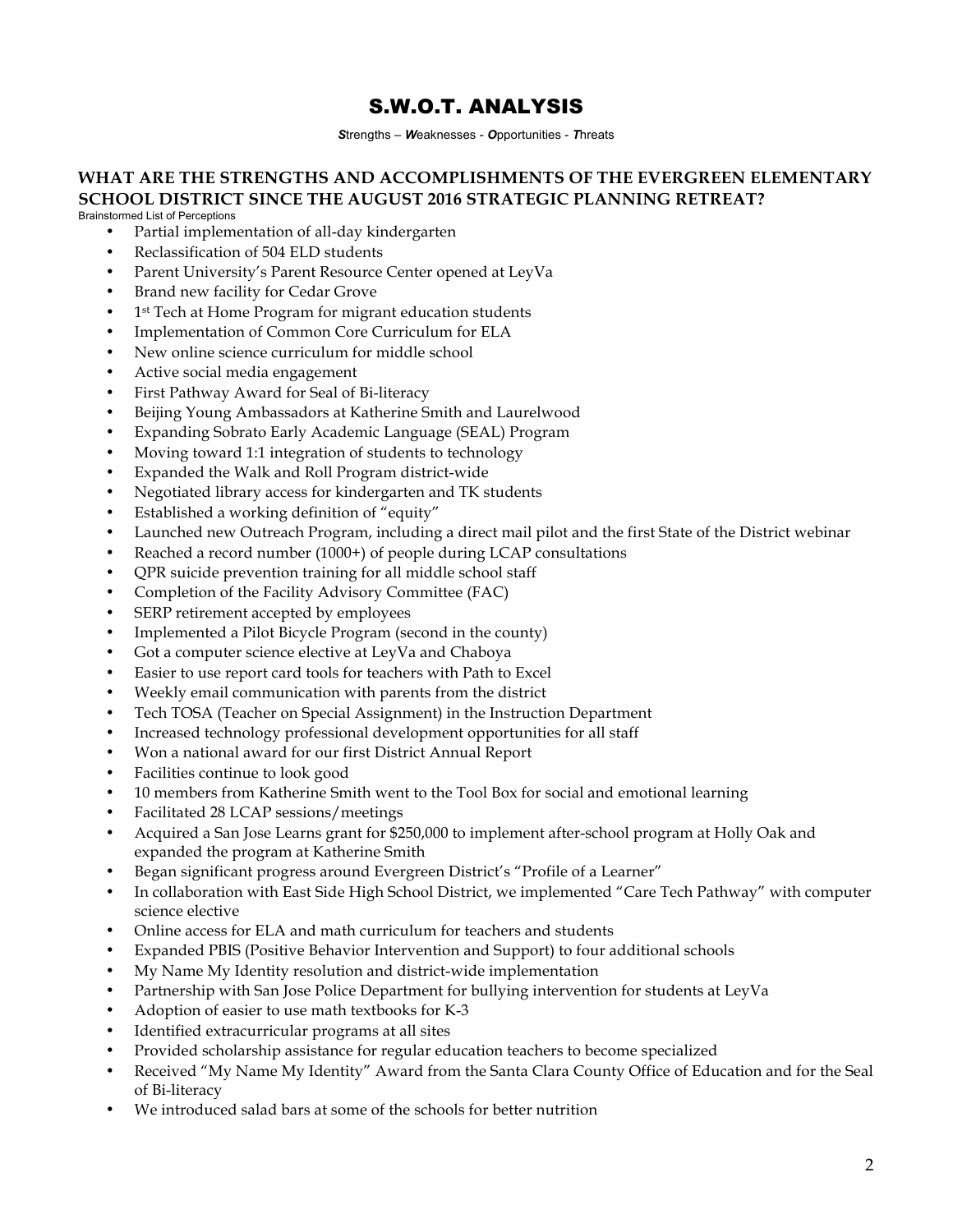- Developed a MOU with ETA to allow special education teachers placement on the salary schedule for up to 10 years of credit
- Completion of STEAM labs at elementary schools
- FRC Center opened at Katherine Smith
- Opening of LSI allowing between a traditional and project-based learning
- Added social workers at the district
- Redesign of websites for each school in the district
- Mental health workshops for parents
- Awarded Golden Ribbon designation at two schools
- Signed the contract with Spartan Promise for students to get guaranteed seats at San Jose State University
- Learning Café established at Katherine Smith
- Implemented a Tech Leader Professional Development Program for teachers
- Implemented Board documents online
- Held a district-wide Equity Program
- Offered PLC (Professional Learning Community) training
- Super music program at middle school
- Principal of the Year for Derrick Watkins at Chaboya School
- We do have a super music program at the elementary schools
- Hosted 250 teachers and administrators from across the world for our PBL Institute
- Board passed a Safe Schools Resolution
- Conducted a Youth Truth Survey
- First ever PE unit
- Integration of STEAM in all programs

#### **WHAT ARE THE DISTRICT'S CURRENT INTERNAL WEAKNESSES/CHALLENGES?** Brainstormed List of Perceptions

- Roofs and flooring in poor condition in some locations
- Low levels of ELL reclassification of students
- Understaffed in various District offices—HR, IT and Business
- Lack of qualified bus drivers
- Disorganization at CNS
- Lack of instructional strategies and support for English learners
- Lack of efficient lunch lines
- Gross salad on Fridays
- Lack of specificity in goals and objectives
- Unpopular cafeteria food
- Lack of recruitment and placement of special education professionals
- Consumable textbook materials and online resources for elementary science and social studies have expired for several years
- Not all classrooms are equipped with ceiling-mounted projectors and document cameras
- Inappropriate phone usage by students in class
- Not focusing on being all-around and not just on academics
- Parental concern that not all teachers are teaching the same
- Lack of access to devices at some school sites
- Disappearing arts and sports programs
- Parents feel they don't have input on District decisions (e.g., Chaboya time change)
- Lack of school support for academic teams
- Lack of transportation protocols for special education students
- Too many schools to operate successfully within our budget
- Lack of measurable outcomes from program implementation
- Disconnect between teachers and district
- Lack of security with special programs (e.g., library, smaller class sizes, music) due to lack of funding related to parcel tax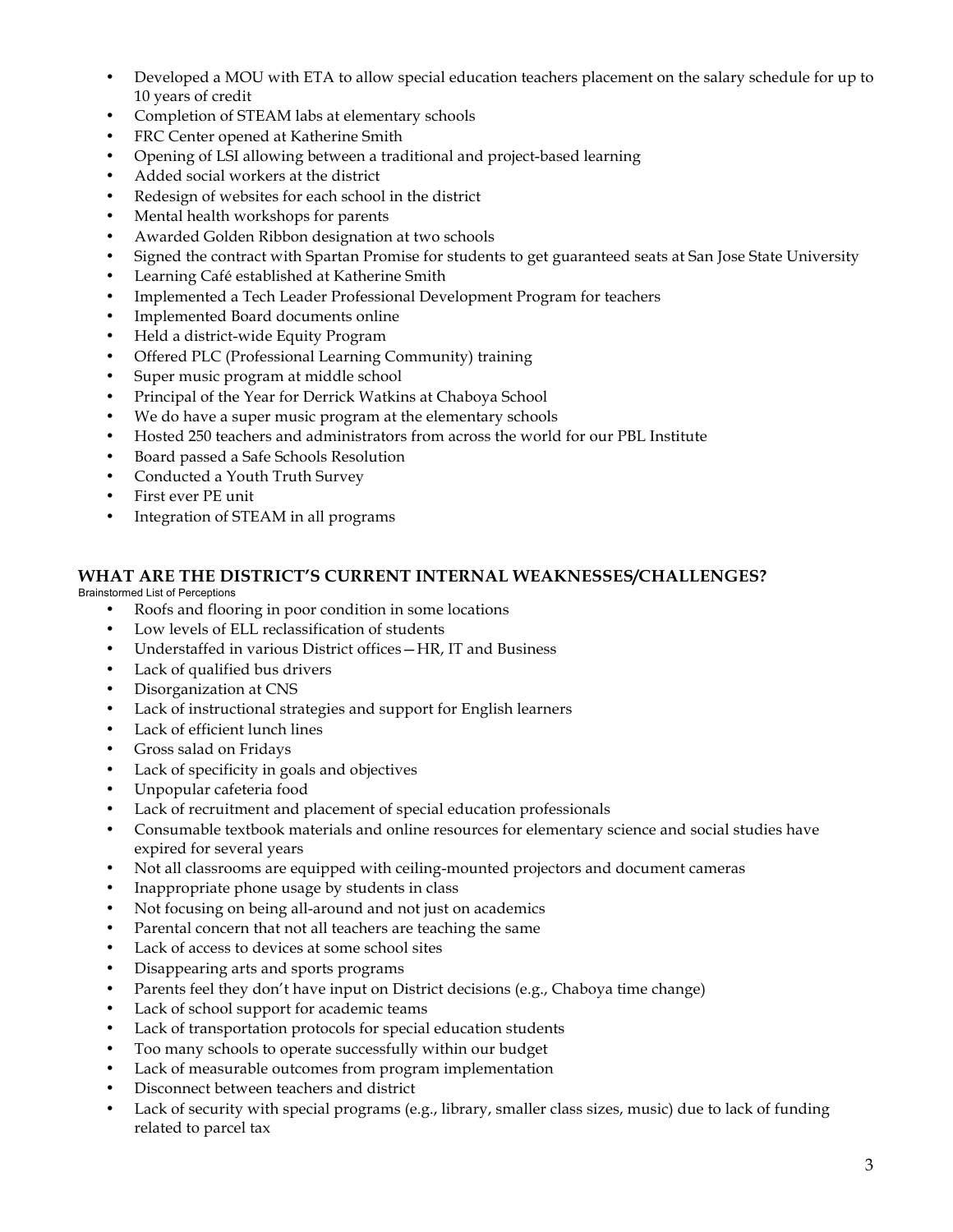- Limited transportation for sports
- Lack of fundraising opportunities at sites
- Not enough sports
- Lack of facility safety after hours during school sports (e.g., lighting, security)
- Starting year with no ETA contract
- Lack of social/emotional learning and support opportunities at all schools
- Negative stereotypes of LeyVa
- Lack of student performance across all groups
- Lack of community partnership for mental health support
- Lack of TK classroom at Title I school
- Very slow in providing STEAM-based education for students
- Limited access to district gyms by the community
- Lack of tutorial programs at some of the schools
- Four elementary schools lack a full-day kindergarten
- Missing equitable GATE Program
- Lack of dual language program
- Principal's newsletter is not bilingual
- Construction delays in kindergarten bathrooms
- Not enough after-school programs
- Lack of a strategy for competing with charter schools for students
- Lack of a process to transfer schools District's communication is not timely
- Imbalance in volume of student population
- Parent's views/feelings of the strategic plan are different than the District's
- Continued deficit spending
- Not enough technologies students have to share
- Lack of understanding of the difference between equity and equality
- Lack of ability to maintain current level of support services
- High teacher/student ratio
- Overcrowded classrooms
- All site fields have not been resurfaced
- Lack of fiscal health to raise revenues
- Lack of district transportation
- Have not identified and communicated specific after school programs at each site
- Field trips cancelled and costs increased due to bus driver shortage
- Lack of new gym equipment
- Lack of parking spaces at all sites
- Issues with cyber bullying, social media and drugs
- Labor negotiations lack of flexibility of the union regarding rising costs of salaries and benefits
- Salad bars aren't available at all schools—slow implementation
- Increased cost of lunch
- Lack of programs that support students directly (e.g., Equity Forum)
- Lack of representation from all schools
- Understaffed in special education classes
- No mirrors in the bathroom at LeyVa Middle School
- Difficulty attracting lunch servers and bus drivers
- Lack of clarity on how facilities are maintained
- Lack of speech language pathologists and psychologists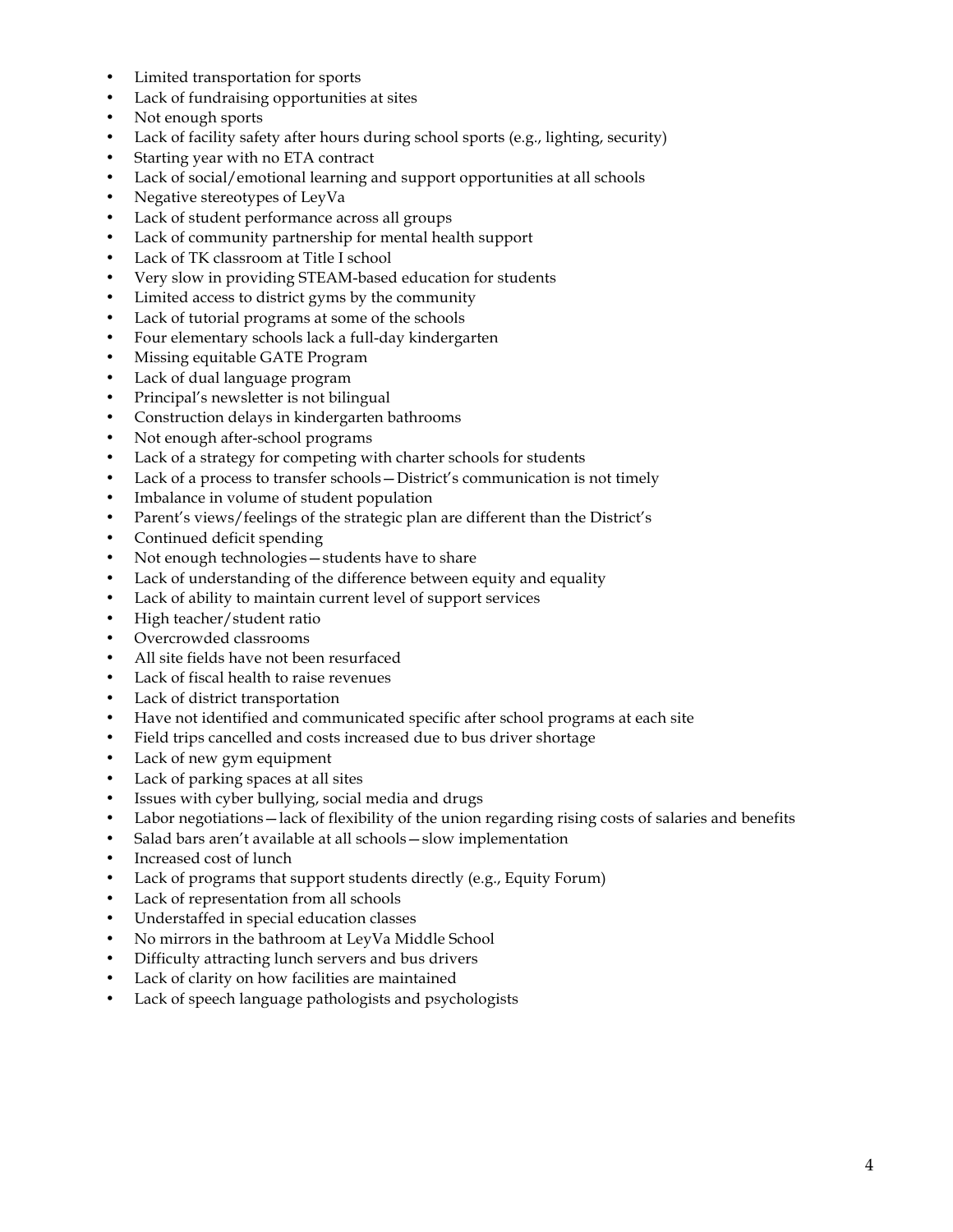## **WHAT ARE THE EXTERNAL FACTORS/TRENDS THAT WILL/MIGHT HAVE A POSITIVE IMPACT ON THE EVERGREEN ELEMENTARY SCHOOL DISTRICT IN THE COMING YEAR?**

#### Brainstormed List of Perceptions

- Revenue from high prices for homes
- Tech companies
- Overpopulation—have more diversity
- Universities in the area
- Parent-run after-school program
- STEAM-based programs run externally
- Growing economy
- High demand for the area
- Push for whole child development
- Relationships with community foundations (e.g., Evergreen All Stars, PEER, SVEF)
- Collaboration with the county
- Good reputation
- Partnership with Santa Clara County Probation Department
- East Side Alliance
- AB 2246—suicide prevention policies
- Collaboration with YMCA
- California is a Sanctuary State
- Food banks
- Technological innovations
- Inclusive (all kids) sports program
- Partnership with Beijing
- Collaboration with City of San Jose regarding parks near school sites
- Open source curriculum
- ASES
- LCFF (Local Control Funding Formula)
- Community support through taxes and bonds
- Santa Clara County Realtors Association
- Working relationship with Councilmember Silvia Arenas
- Partnership with the City around brining Internet into all homes in San Jose
- Partnership with First Five and The Health Trust
- Walk and Roll collaboration with the city
- New Tech Network
- Sobrato Foundation
- Ed Leader
- Buck Institute
- Partnership with AVID
- ACSA partnership

#### **WHAT ARE THE EXTERNAL FACTORS/TRENDS THAT WILL/MIGHT HAVE A NEGATIVE IMPACT ON THE EVERGREEN ELEMENTARY SCHOOL DISTRICT IN THE COMING YEAR?** Brainstormed List of Perceptions

- Technology—increased dependency
- Charter schools
- President and Congress hostile to public education
- Families moving out of Santa Clara County due to high cost of education
- Private schools
- Students getting inter-district transfers because students can get other programs that Evergreen doesn't offer
- High suicide rates, especially among LGBTQ youth
- Home schooling
- High cost of hosing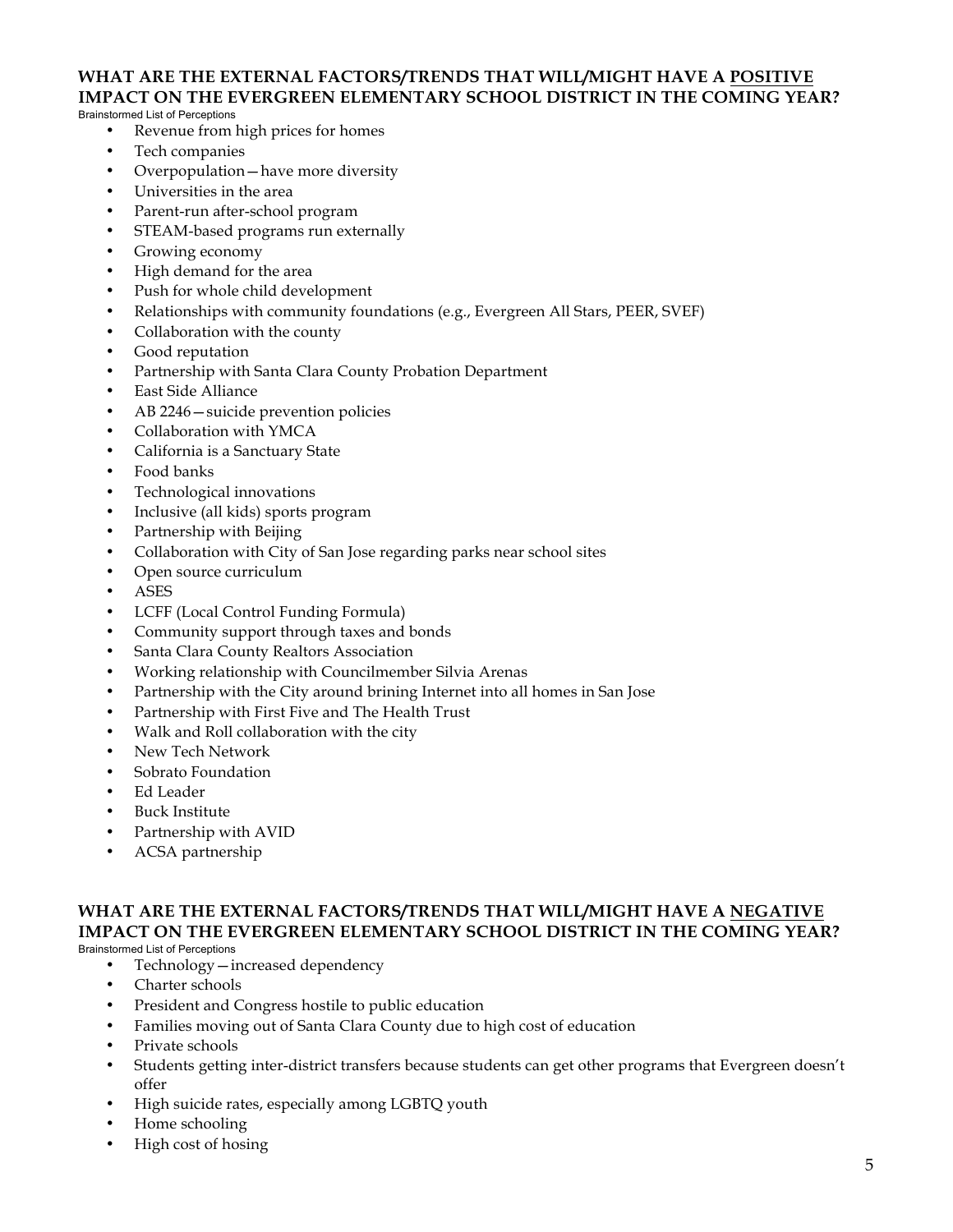- Too much rain
- Earthquake
- Lack of social skills taught to students in schools
- Technology tools are difficult to obtain
- Lack of women in government
- Negative influence of social media
- Stress on the kids causing disruptions in class
- Tough college applications
- Insufficient State funding
- Undiagnosed mental health issues
- Lack of face-to-face communication because of technology
- Drugs
- Gangs
- Impact of climate change
- Increased threat of war
- Families fearing ICE enforcement
- Threat of nuclear war has increased
- Unstable State funding
- Lack of community support for parcel tax
- Decreasing and elimination of some federal funding
- National teacher shortage
- Racial tension in the nation
- Special education costs increasing
- Increased cost of food and food insecurity
- Challenges of diversity
- Uncertain federal policy for Sanctuary State
- Issues with name calling and bullying
- Prison-industrial complex that consumes a huge amount of money
- Secretary of Education
- Declining birth rates
- Bullet train
- Online education
- Declining enrollment
- Increasing retirement costs
- Rising healthcare costs
- Lower math standards for students graduating high school
- Leveling off of State LCFF funding
- Private schools having access to our Title I funds
- Issues such as gender inequality used as a joke
- Lack of positive influences for adolescent children
- Lack of relatable positive influences for students
- Tired students because of long commutes
- Stretched families (both parents working)
- Increased traffic congestion
- World's move to more technology
- Body images issues causing problems in children
- Rising social and emotional needs of students
- Lack of healthy food and physical activity at home
- Students not knowing of current events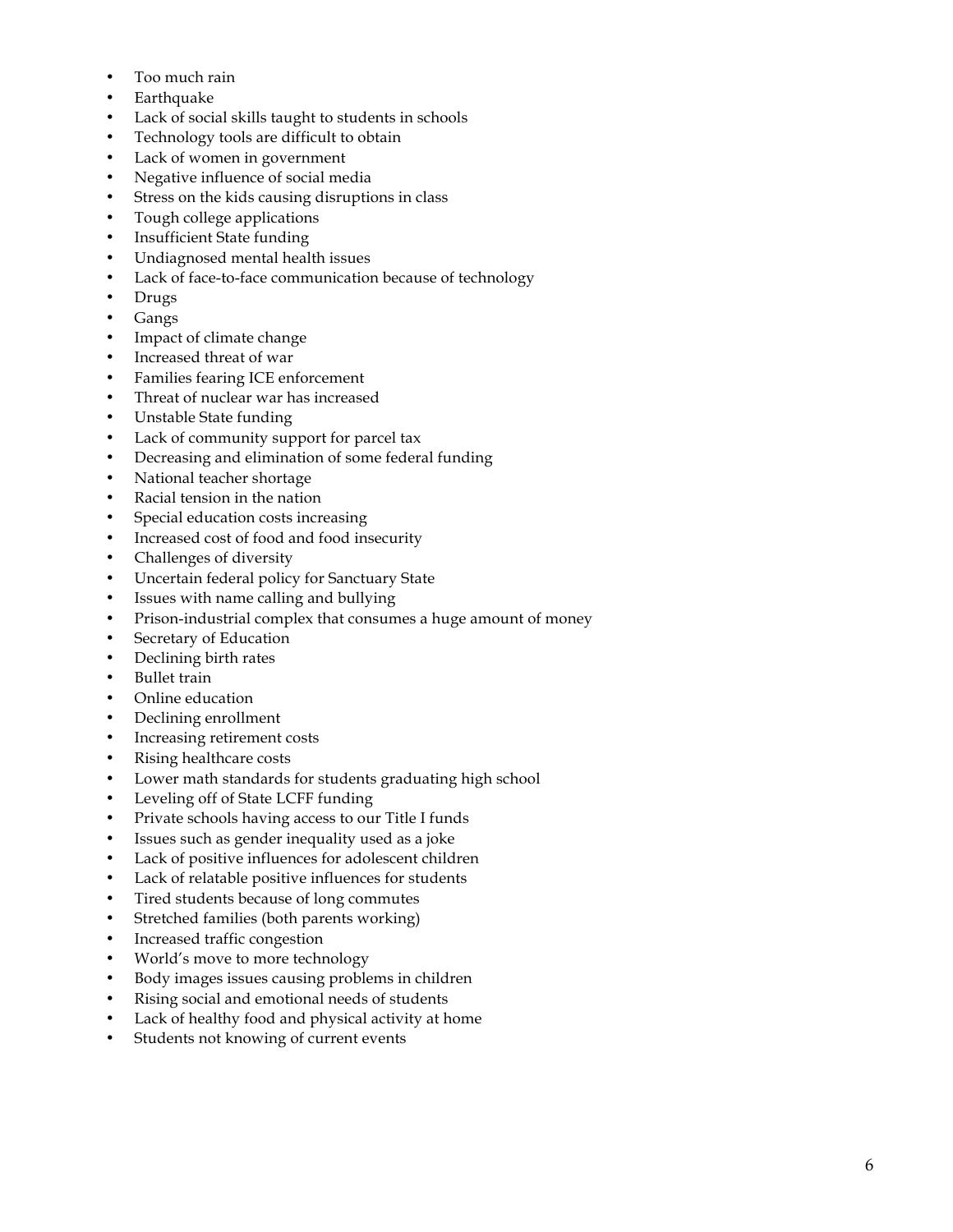## **BRAINSTORMED STUDENT INPUT ON THE NEW VISION STATEMENT**

- Teachers more interactive with students
- Students grow up to be honest, hardworking adults
- Something relatable—doing what you are interested in
- Teachers are encouraging, including with homework
- Hidden talents are uncovered
- Teachers are encouraging when a student has a talent they are hesitant to pursue
- Opportunities for self expression
- Help students avoid doing things, like tests, out of fear
- A teacher as a role model, not just one who focuses on going to college
- Bond with teachers who are a positive influence
- Good relationship between students and teachers
- Where students inspire other students
- Students represent themselves at school
- Relationship between and among teachers, students and parents
- Open to learning from others
- Teachers use themselves as a growth mindset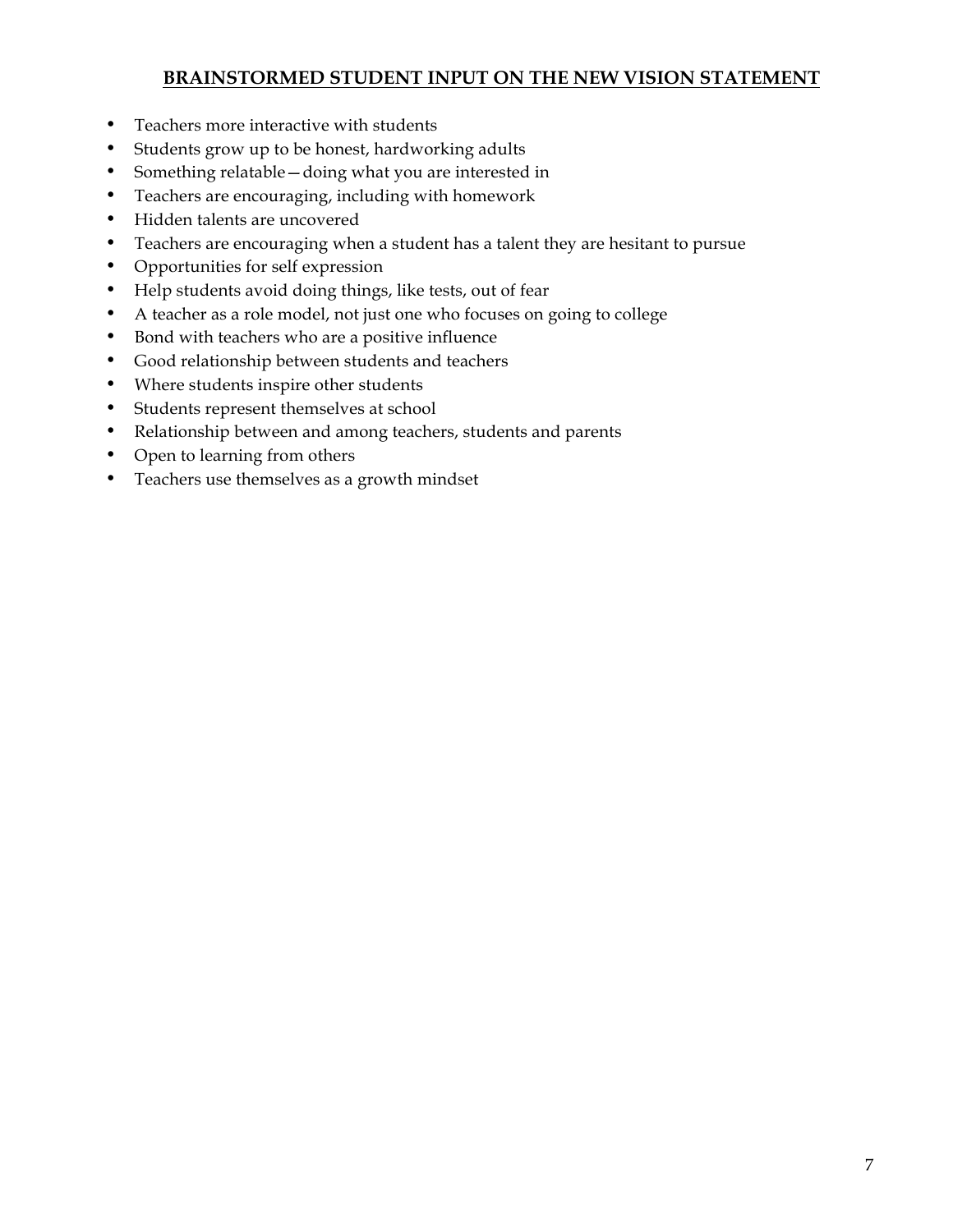## **NEXT STEPS/FOLLOW-UP PROCESS**

| <b>WHEN</b>                                | <b>WHO</b>                                                                                                        | <b>WHAT</b>                                                                                                                                                                       |
|--------------------------------------------|-------------------------------------------------------------------------------------------------------------------|-----------------------------------------------------------------------------------------------------------------------------------------------------------------------------------|
| August 29, 2017                            | Johanna                                                                                                           | Distribute the retreat record to those unable to attend or<br>who had to leave early.                                                                                             |
| Within 48 hours of receipt                 | All recipients                                                                                                    | Read the retreat record.                                                                                                                                                          |
| At the September 21, 2017<br>Board meeting | Board                                                                                                             | Consider the new Mission, Vision, Core Values and Three<br>Year Goals.                                                                                                            |
| By September 22, 2017                      | Johanna                                                                                                           | Post the new Mission, Vision, Core Values and Three Year<br>Goals, as well as the "Strengths" on the website.                                                                     |
| By October 1, 2017                         | Cabinet<br>(Superintendent - lead)                                                                                | Review the Brainstormed Action Steps and develop into<br>One-Year Objectives to propose to the Board.                                                                             |
| Monthly                                    | Board of Trustees &<br>Cabinet                                                                                    | Monitor progress on the goals and objectives and revise<br>objectives (add, amend and/or delete), as needed.                                                                      |
| Monthly                                    | Johanna                                                                                                           | Prepare and distribute the updated Strategic Plan<br>Monitoring Matrix to Board, staff and on the website.                                                                        |
| August 27, 2018<br>8:00/8:30-3:30          | Board of Trustees,<br>Cabinet, Teachers,<br>Students, Union Reps,<br>Classified &<br>Community<br>Representatives | Strategic Planning Retreat to:<br>- more thoroughly assess progress on the Goals and<br>Strategic Objectives.<br>- develop objectives for the next year of the Strategic<br>Plan. |